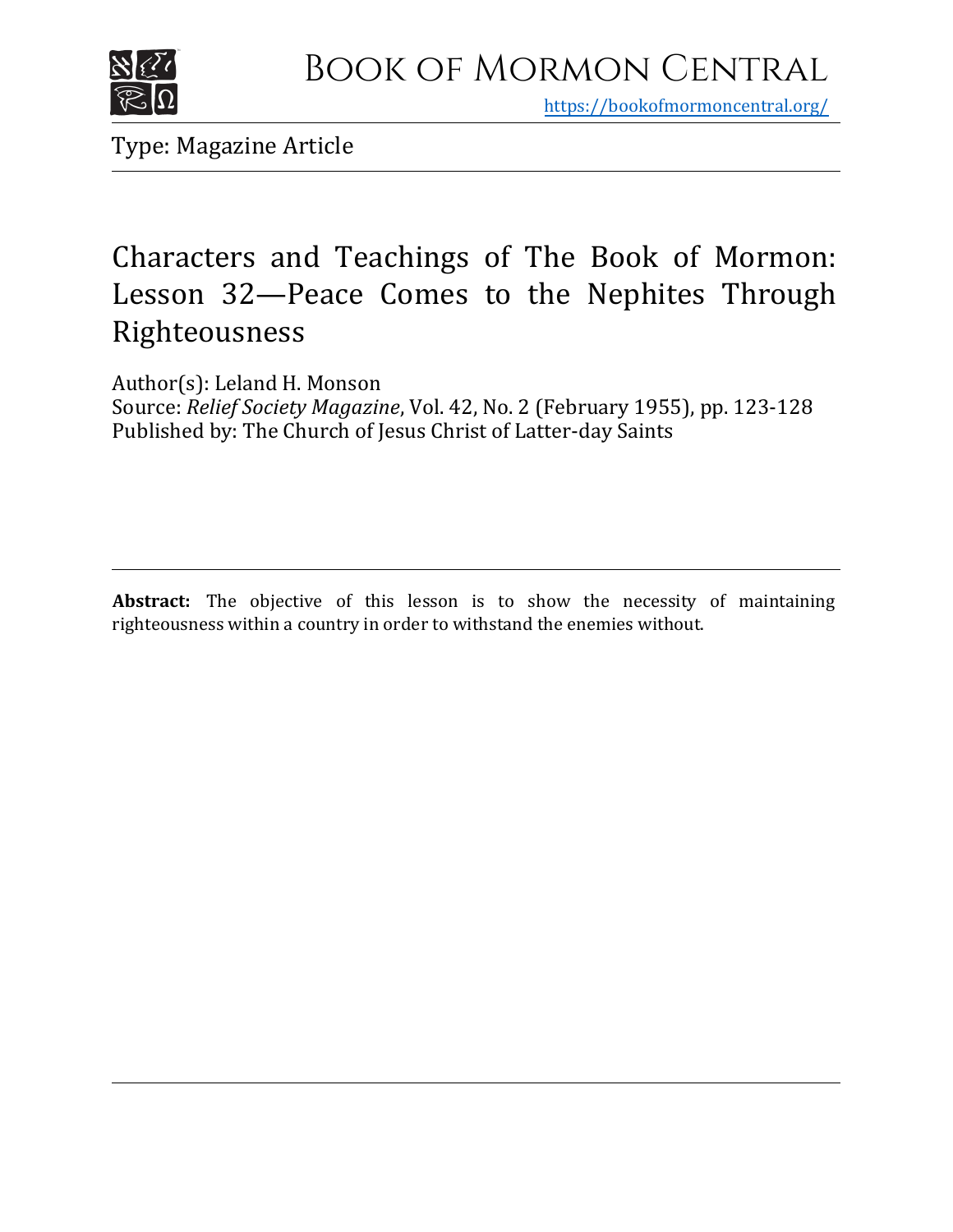

## *olheologij—*Characters and Teachings of The Book of Mormon

**Lesson 32—Peace Comes to the Nephites Through Righteousness**

*Elder Leland H. Monson*

Text: The Book of Mormon: Alma, chapters 59-63

For Tuesday, May 3, 1955

Objective: To show the necessity of maintaining righteousness within a country in order to withstand the enemies without.

### *Moroni's Letter to Pahoran*

**M/HEN** Moroni received Helaman'<sup>s</sup> letter in the thirtieth year of the reign of the judges, he rejoiced over the success of Helaman in his part of the country for winning back the land the Nephites had lost. This information was sent to all the Nephites near where Moroni was, so that they might join in the rejoicing.

Immediately, in response to Hclaman's query as to why more strength was not sent him so that he could continue to maintain the re-conquered lands, Moroni addressed a letter to Pahoran, the chief judge, in the land of Zarahemla. He requested Pahoran to send reinforcements to Helaman's armies. Moroni then continued to make plans for winning back the remainder of the cities and possessions of the Ne-

phites still held by the Lamanites. Before he was ready to proceed, however, he learned that the government had also neglected to reinforce the city of Nephihah as he had expected, for it fell into the hands of the Lamanites. This Moroni learned from those inhabitants who escaped and joined him.

. . . when Moroni saw that the city of Nephihah was lost he was exceeding sorrowful, and began to doubt, because of the wickedness of the people, whether they should not fall into the hands of their brethren. Now this was the case with all his chief captains. They doubted and marveled also because of the wickedness of the people, and this because of the success of the Lamanites over them (Alma 59:11-12).

Moroni was angered with the government because of its indifference to the cause of freedom, and he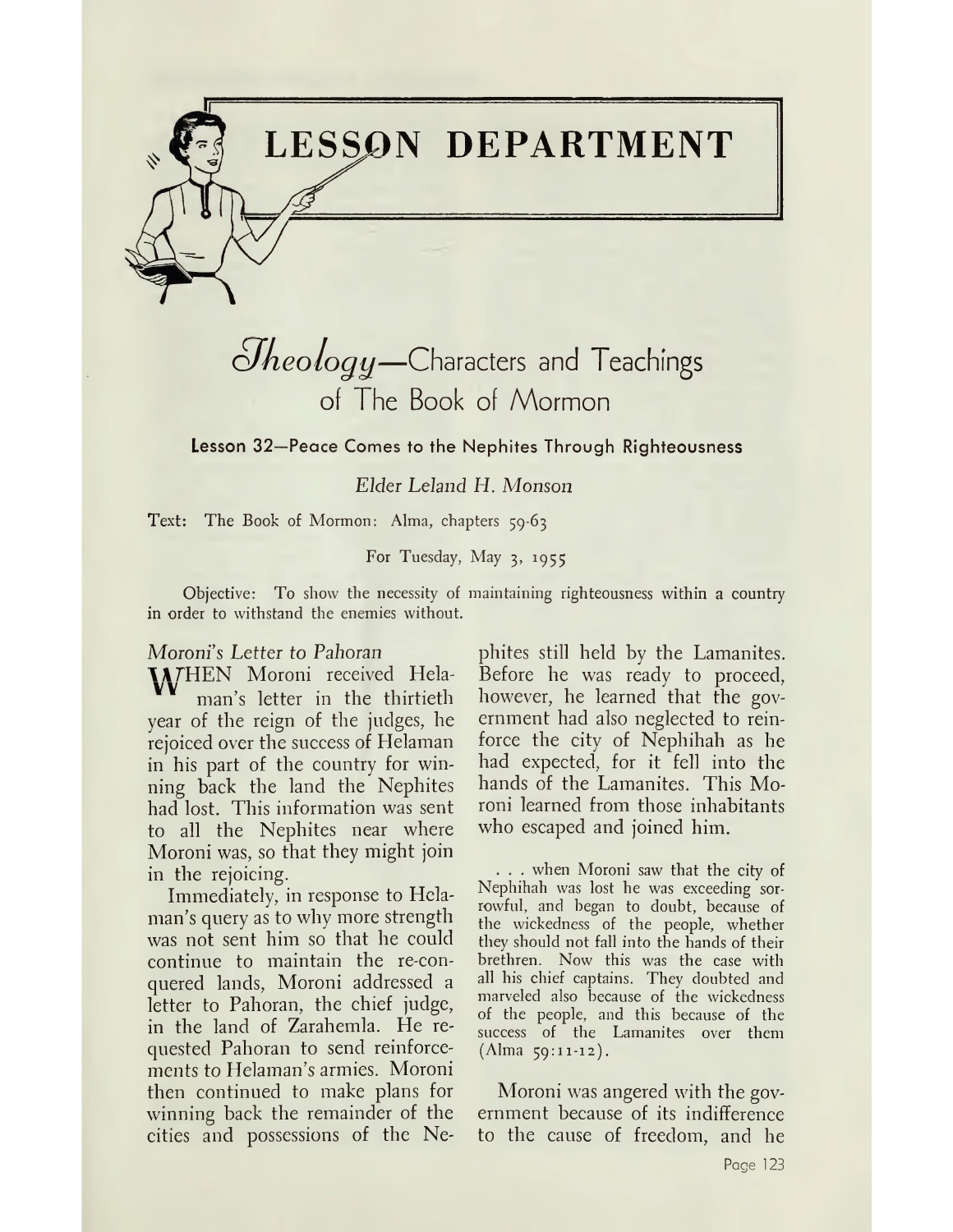wrote a second letter to Pahoran, comprising chapter 60 of Alma, couched in very strong words. Not only did he address Pahoran, but also:

... all those who have been chosen by this people to govern and manage the affairs of this war. For behold, I have somewhat to say unto them by the way of condemnation; for . . . ye yourselves know that ye have been appointed to gather together men, and arm them with swords, and with cimeters, and all manner of weapons of war of every kind, and send forth against the Lamanites, in whatsoever parts they should come into our land. And now . . . myself, and also my men, and also Helaman and his men, have suffered exceeding great sufferings; yea, even hunger, thirst, and fatigue, and all manner of afflictions of every kind . . . great has been the slaughter among our people; yea, thousands have fallen by the sword, while it might have otherwise been if ye had rendered unto our armies sufficient strength and succor for them. Yea, great has been your neglect towards us  $(Alma 60:1 ff.).$ 

Moroni then demanded to know the cause. "Can you think to sit upon your thrones in a state of thoughtless stupor . . .?" (Alma  $60:7$ ). After setting forth the tragic results of their neglect of the armies, Moroni then asked and answered a question which has ever been of vital concern:

Do ye suppose that, because so many of your brethren have been killed it is because of their wickedness? I say unto you, if ye have supposed this ye have supposed in vain; for I say unto you, there are many who have fallen by the sword; and behold it is to your condemnation; For the Lord suffereth the righteous to be slain that his justice and judgment may come upon the wicked; therefore ye need not suppose that the righteous are lost because they are slain; but behold, they do enter into the rest of the Lord their God (Alma 60:  $12-13$ .

Wickedness of *King-Men*

Moroni told Pahoran that he feared the judgments of God would come because of the slothfulness of the government and declared:

. . . were it not for the wickedness which first commenced at our head, we could have withstood our enemies . . . had it not been for the war which broke out among ourselves; yea, were it not for these king-men, who caused so much bloodshed among ourselves; yea, at the time we were contending among ourselves, if we had united our strength as we hitherto have done; yea, had it not been for the desire of power and authority which those king-men had over us; had they been true to the cause of our freedom, and united with us, and gone forth against our enemies, instead of taking up their swords against us, which was the cause of so much bloodshed among ourselves; yea, if we had gone forth against them in the strength of the Lord, we should have dispersed our enemies, for it would have been done, according to the fulfilling of his word  $(Alma 60:15-16)$ .

In contrast, Moroni depicted the true picture of the condition of the Nephites, with the Lamanites coming upon them, taking over their lands, murdering the people, and carrying women and children away as captives. Moroni even raised the question concerning the personal integrity of all to whom his letter was addressed. He asked if they were neglectful because they sat in the heart of the country in security, and he reminded them of the ". . . thousands round about in the borders of the land who are falling by the sword, yea, wounded and bleeding" (Alma 60:22).

Moroni .also said to the Nephite rulers:

. . . Now I would that ye should remember that God has said that the inward vessel shall be cleansed first, and then shall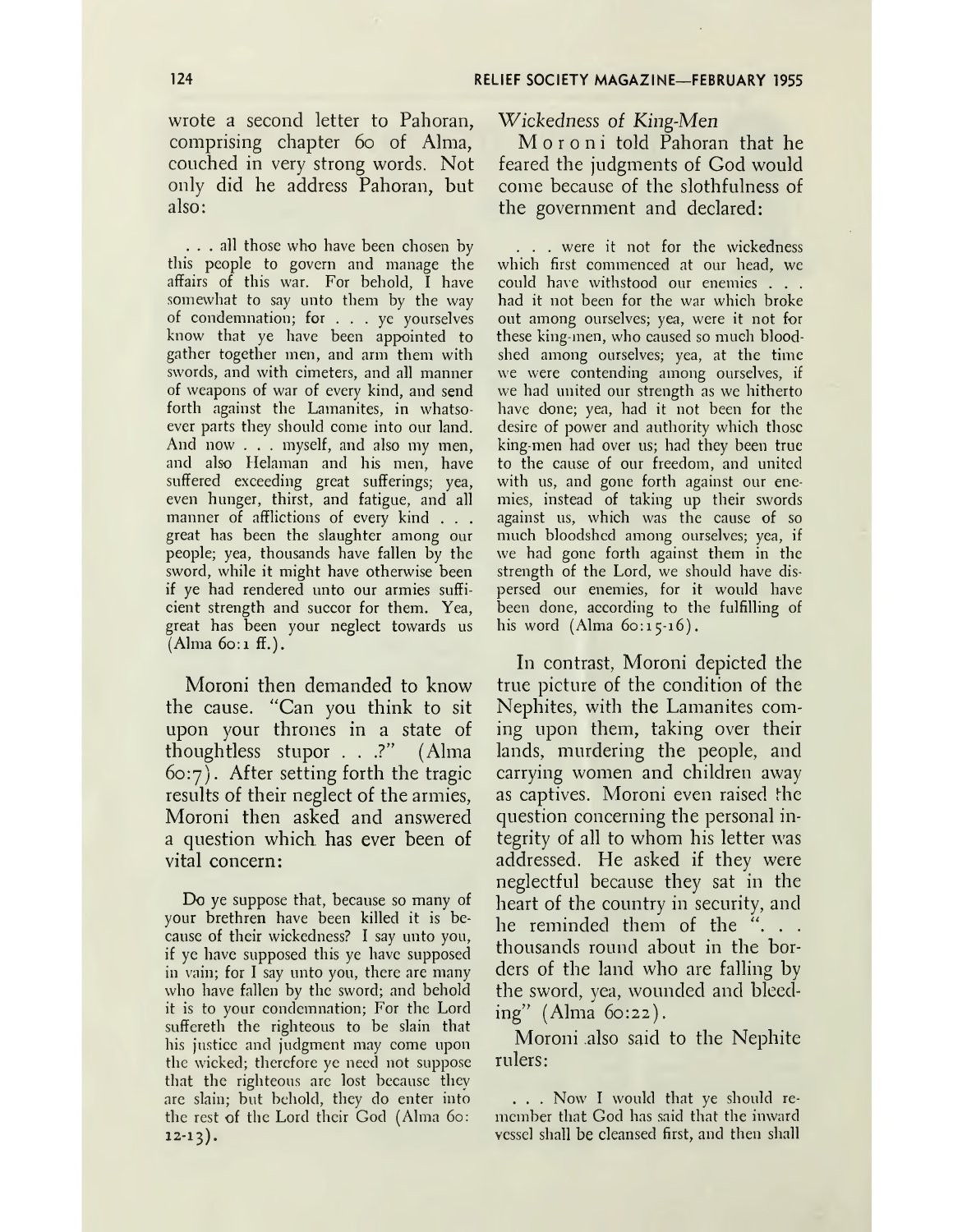the outer vessel be cleansed also. And now, except ye do repent of that which ye have done, and begin to be up and doing ... it will be expedient that we contend no more with the Lamanites until we have first cleansed our inward vessel, yea, even the great head of our government. And except ye grant mine epistle, and come out and show unto me a true spirit of freedom ... <sup>I</sup> will leave <sup>a</sup> part of my freemen to maintain this part of our land .... And <sup>I</sup> will come unto you ... if there be even <sup>a</sup> spark of freedom remaining, behold I will stir up insurrections among you, even until those who have desires to usurp power and authority shall become extinct (Alma  $60:23$  ff.).

The great patriot Moroni, lover of righteousness, merciful and kind, lover of freedom, declared that he did not fear their authority or power, he feared his God. He closed his great epistle with the commandment, "... Now see that ye fulfil the word of God," and concluded: "Behold, I am Moroni, your chief captain. I seek not for power, but to pull it down. I seek not for honor of the world, but for the glory of my God, and the freedom and welfare of my country. And thus I close mine epistle" (Alma 60:35- 36).

Pahoran's *Patriotic Reply*

In reply, Pahoran answered Moroni:

... I do not joy in your great afflictions, yea, it grieves my soul. But behold, there are those who do joy in your afflictions (Alma 61:2-3).

Pahoran then confirmed the fears of Moroni in the need of cleansing the inner vessel. The king-men by flattery had won over the people and withheld provisions and freemen from the armies. Pahoran himself had been driven out and had

fled to Gideon with as many men as he could get. From there he had sent a proclamation throughout that part of the land, and the freemen were rallying to Pahoran in great numbers. While the king-men did not dare to come out to battle against Pahoran, they had taken possession of the city of Zarahemla, and had appointed a king Pachus over themselves. This king had entered into correspondence with the king of the Lamanites and had promised to maintain the city of Zarahemla, leaving the Lamanites to conquer the rest of the country of the Nephites. When it was all conquered, then Pachus expected to be made king over the Nephites ". . . when they shall be conquered under the Lamanites" (Alma 61:8).

While Pahoran had been censured by Moroni, he said he was not angered, but rejoiced in the greatness of Moroni's heart. Pahoran did not desire power, save only to retain his judgment seat. He declared, ". . . My soul standeth fast in that liberty in the which God hath made us free" (Alma 61: 9)-

Pahoran stated, as had the other righteous leaders of the Nephites, that the Nephites would not destroy the Lamanites if they had not taken the sword against the Nephites. He even observed with humility:

We would subject ourselves to the yoke of bondage if it were requisite with the justice of God, or if he should command us so to do. But behold he doth not command us that we shall subject ourselves to our enemies, but that we should put our trust in him, and he will deliver us (Alma 61:12-13).

Moroni was asked by Pahoran to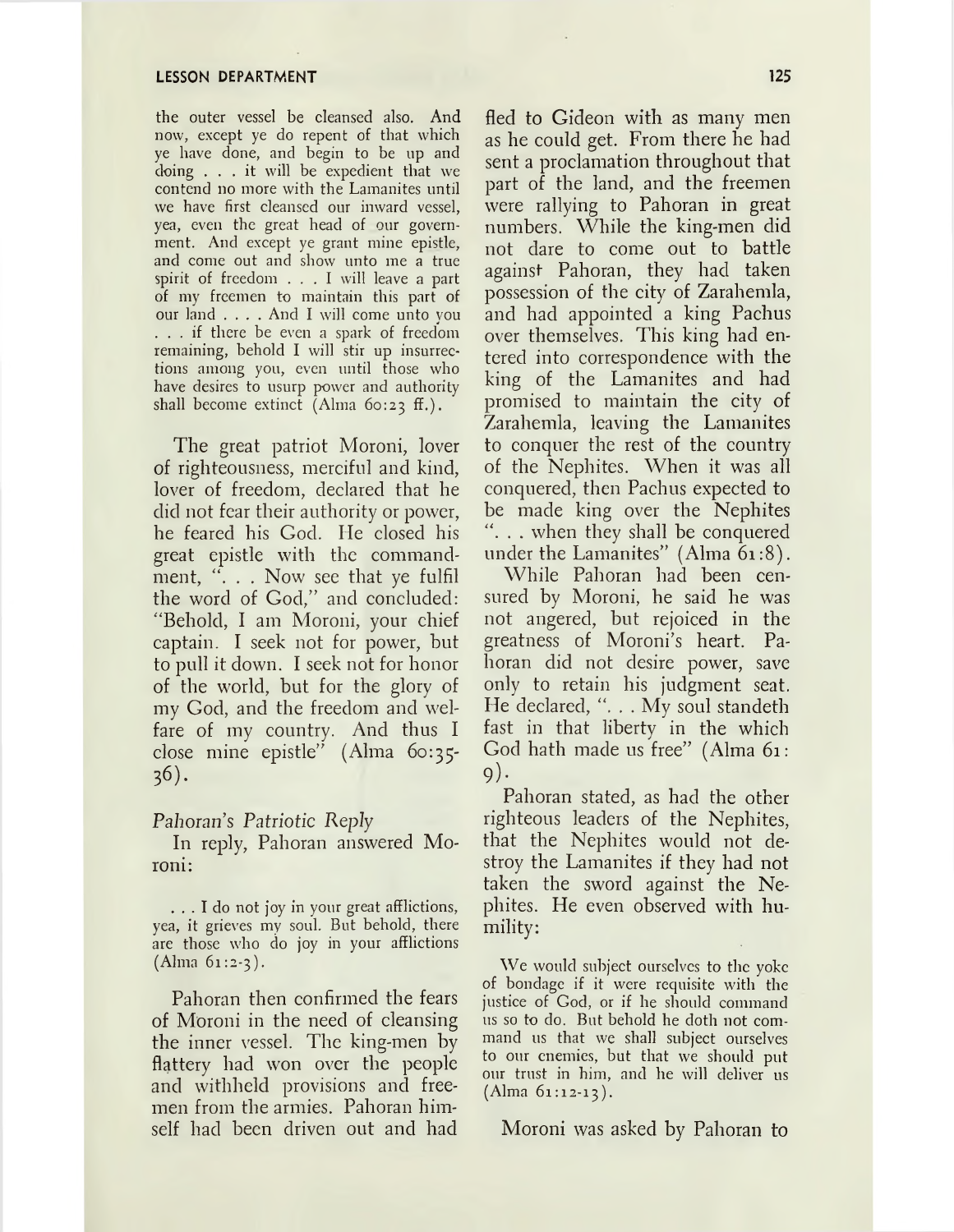bring a few of his men with him, and to gather such other forces as he could on the way, so that they might conquer Zarahemla. He instructed Moroni to leave Teancum and Lehi in charge of the army, . to conduct the war in that part of the land, according to the Spirit of God, which is also the spirit of freedom which is in them" (Alma 61:15). When Zarahemla would again be captured, Pahoran promised provisions could be sent to Lehi and Teancum.

Pahoran confided in Moroni that he had been worried as to what course to pursue, as to whether it would be just to fight his Nephite brethren. But Moroni had eased his mind because he had said that unless they repented, the Lord had commanded Moroni to go against them. Pahoran concluded:

See that ye strengthen Lehi and Teancum in the Lord; tell them to fear not, for God will deliver them, yea, and also all those who stand fast in that liberty wherewith God hath made them free. And now I close mine epistle to my beloved brother, Moroni (Alma 61:21).

When Moroni had read the epistle of Pahoran, he was very joyful to learn that Pahoran was not a traitor, but his heart was grieved because of the wickedness of the Nephites who had driven Pahoran from the judgment-seat. Moroni followed the instruction of Pahoran, and in whatever place he entered he raised the standard of liberty and joined to his force those thousands who wished to remain freemen and not be brought into bondage.

## *King-Men Overthrown*

When Moroni and Pahoran had joined their forces, they proceeded to go down into the land of Zarahemla. In the ensuing battle, Pachus was slain and his followers were captured and tried with the king-men who had previously been cast into prison. In compliance with the law they were executed, as refusing to take up arms in defense of their country but rather fight against their country. Thus peace was restored to Zarahemla and Pahoran was restored to the judgment-seat.

Immediately thereafter Moroni had provisions and an army of six thousand men sent to the assistance of Helaman. Six thousand men and a quantity of food were also sent to the armies of Lehi and Teancum. Moroni and Pahoran with a third large body of men marched against Nephihah. Four thousand Lamanites whom they captured on the way, after entering into a covenant of peace, were sent to dwell with the people of Ammon.

### *Lamanites Driven Out*

When Moroni was camped outside Nephihah, he desired the Lamanites to come out to battle against him, but they feared the courage of the Nephites as well as their numbers, so they did not come out to battle that day.

In the nighttime Moroni came upon the top of the wall of the city to discover in what part the Lamanites were camped. He then returned to his army and had them prepare strong cords and ladders which his men could let down into the city on the west side, while the Lamanites were asleep on the east side. By morning all the Nephites were within the walls of the city. When the Lamanites awakened they were so frightened that they sought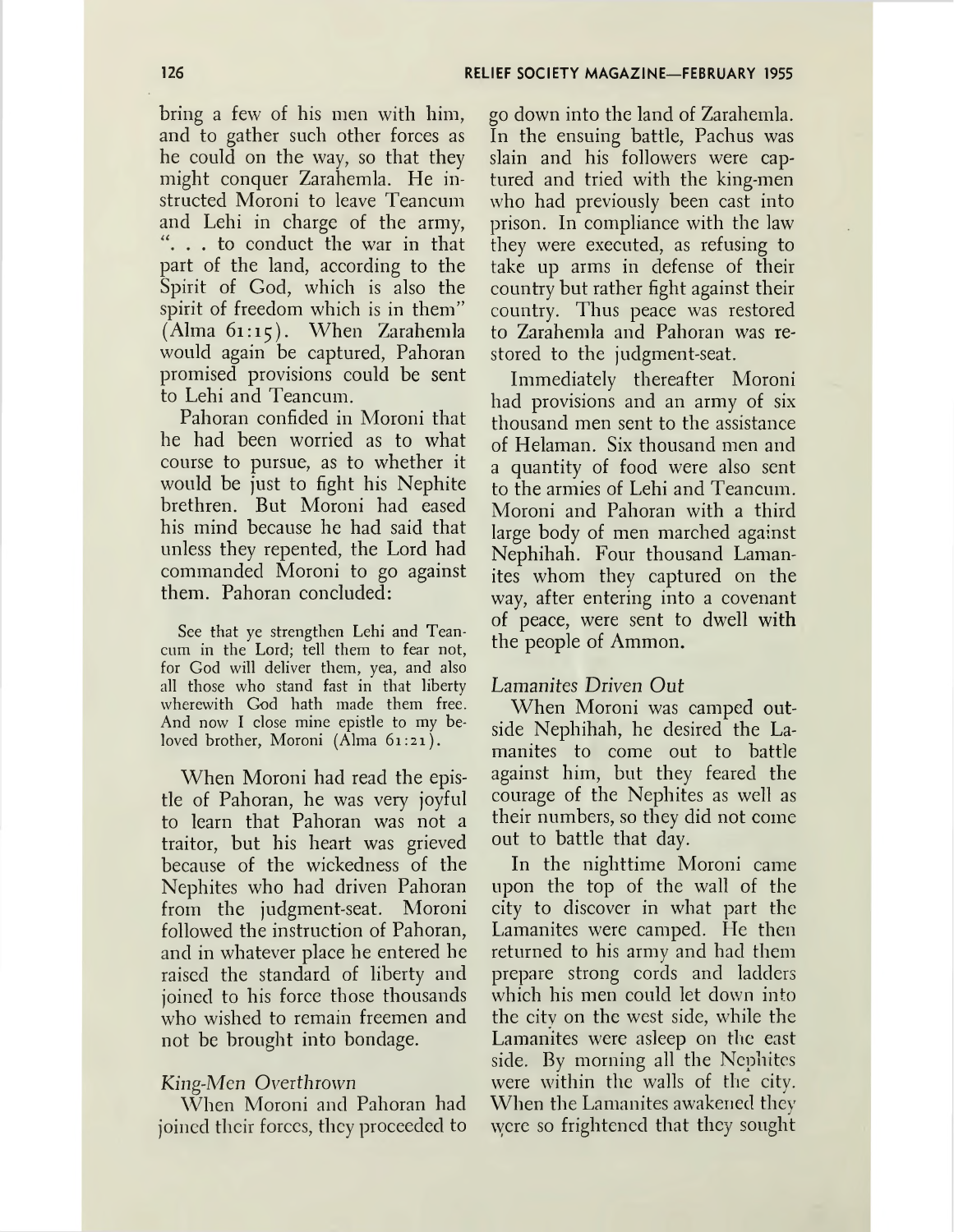## **LESSON DEPARTMENT 127**

to escape by the pass, but Moroni sent his men after them and killed many and captured many others. The remainder fled to the land of Moroni on the seashore. The Nephites regained the city without the loss of one man. The Lamanite prisoners desired to join the people of Ammon, so Moroni was relieved of a great burden, and those Lamanites began to till the fields and raise grain and all kinds of flocks.

As Moroni and his victorious army approached the other Nephite cities held by the Lamanites, they fled before them. Moroni'<sup>s</sup> forces became joined with those of Lehi and Teancum:

And the armies of the Lamanites were all gathered together, insomuch that they were all in one body in the land of Moroni. Now Ammoron, the king of the Lamanites, was also with them  $(Alma 62:33)$ .

When the two armies were thus facing each other, because of the weariness of both, none but Teancum conceived any stratagem. He, however, blamed Amalickiah and his brother Ammoron for all the wars and bloodshed, and famine, and in his anger, he let himself down over the walls of the city:

. . . And he went forth with a cord, from place to place, insomuch that he did find the king; and he did cast a javelin at him, which did pierce him near the heart. But behold, the king did awake his servant before he died, insomuch that they did pursue Teancum, and slew him  $(A)$ lma  $62:36$ ).

The death of Teancum grieved Moroni and Lehi exceedingly, for:

... he had been <sup>a</sup> man who had fought valiantly for his country, yea, a true friend to liberty; and he had suffered very many exceedingly sore afflictions . . . (Alma  $62:37$ ).

On the morrow Moroni drove the Lamanites out of the land and they did not then return against the Nephites. Moroni fortified sufficiently the parts of the land most exposed to the Lamanites, and then returned to Zarahemla; Helaman . . returned to the place of his inheritance. . . ." (Alma 62:42) and there was once more peace in the land in the thirty-second year of the reign of the judges, after many years of war.

There had been great wickedness among the Nephites, but they had been spared because of the prayers of the righteous. Moroni yielded up the command of the army to his son Moronihah. Helaman and his brethren again went forth to preach the word of God and regulate the Church. The people humbled themselves and again began to multiply, to become strong in the land and rich. However, they remembered the great mercies of the Lord to them and remained steadfast.

#### *Deaths of* Helaman *and Moroni*

During this happy period Helaman died, in the thirty-fifth year of the reign of the judges, and Shiblon took possession of those sacred things delivered to Helaman by Alma. We find that Shiblon and also Corianton did good continually and kept the commandments of the Lord. Moroni the great prophetpatriot died, ". . . And thus ended the thirty and sixth year of the reign of the judges"  $(Alma 63:3)$ .

It was during the next year that Hagoth, ". . . he being an exceedingly curious man  $\ldots$ " (Alma 63:5) built a large ship in which many